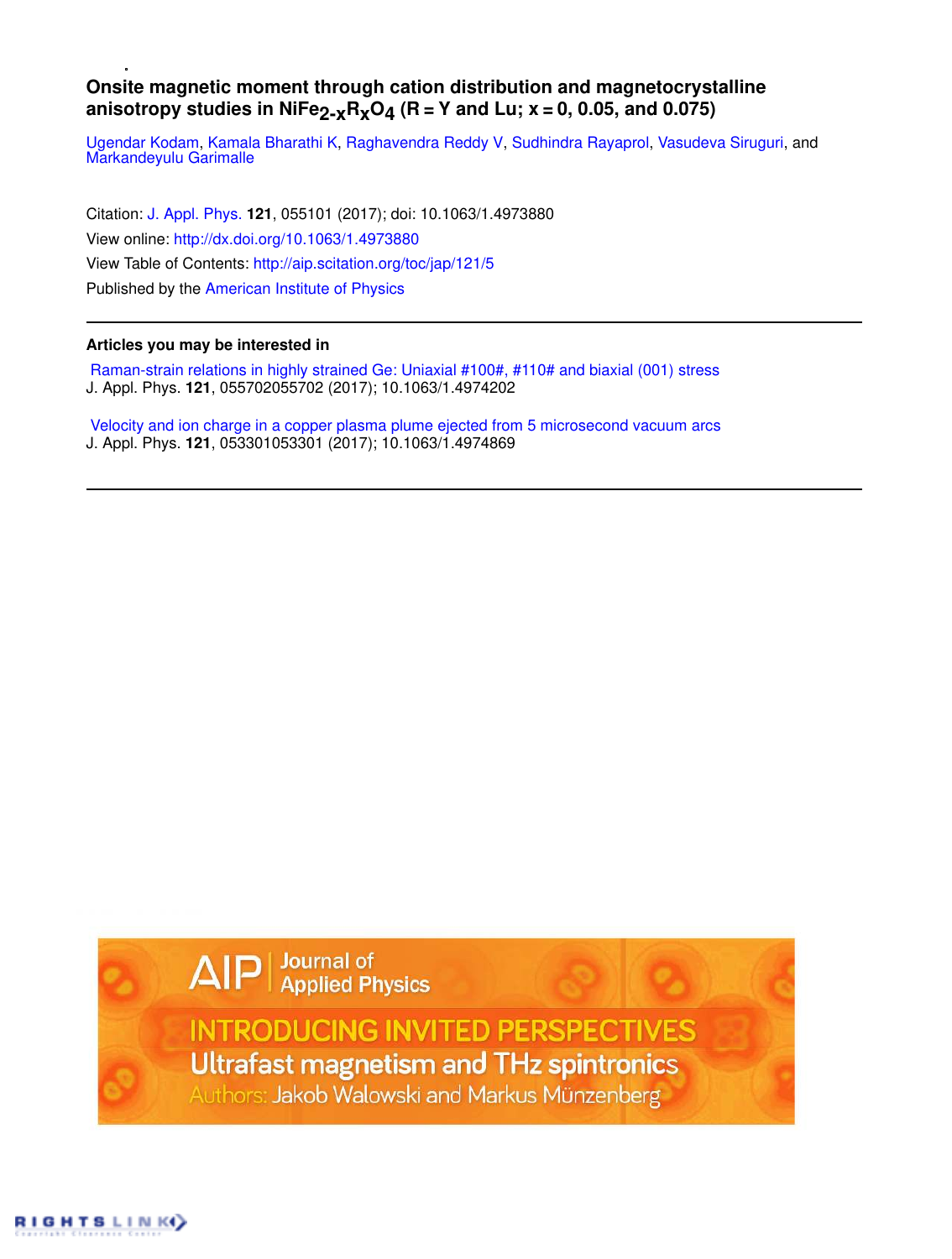

# Onsite magnetic moment through cation distribution and magnetocrystalline anisotropy studies in NiFe<sub>2-x</sub>R<sub>x</sub>O<sub>4</sub> (R = Y and Lu;  $x = 0$ , 0.05, and 0.075)

Ugendar Kodam,<sup>1</sup> Kamala Bharathi K,<sup>2</sup> Raghavendra Reddy V,<sup>3</sup> Sudhindra Rayaprol,<sup>4</sup> Vasudeva Siruguri,<sup>4</sup> and Markandeyulu Garimalle<sup>1,a)</sup>

<sup>1</sup>Advanced Magnetic Materials Laboratory, Department of Physics, Indian Institute of Technology Madras, Chennai 600 036, India

 $^2$ SRM University, Department of Physics and Nanotechnology, Research Institute, Kattankulathur, Chennai 603203, India

 $^3$ UGC-DAE Consortium for Scientific Research, University Campus, Khandwa Road, Indore 452 001, India <sup>4</sup>UGC-DAE Consortium for Scientific Research, Mumbai center, Bhabha Atomic Research Centre, Trombay, Mumbai 400 085, India

(Received 23 August 2016; accepted 28 December 2016; published online 1 February 2017)

Onsite magnetic moments through cation distribution and magnetocrystalline anisotropy studies of  $NiFe<sub>2-x</sub>R<sub>x</sub>O<sub>4</sub>$  (R = Y and Lu;  $x = 0, 0.05$ , and 0.075) compounds were investigated, and the results are discussed and presented in this paper. All the compounds were prepared by solid state reaction, and the compounds formed in the cubic inverse spinel phase with the space group Fd3m. The cation distribution, bond lengths, u-parameter, etc. were estimated through the Rietveld refinement of XRD patterns. Increment in the lattice constant was observed upon partial substitution of  $Fe<sup>3+</sup>$ by  $Y^{3+}/\text{Lu}^{3+}$ . The presence of all elements and their ionic states were confirmed from X-ray photoelectron spectroscopy studies. Analyses of Mössbauer spectra revealed that the hyperfine fields and the magnetic moments at the B-site (and hence net moment) decreased with increasing  $Y^{3+}/Lu^{3+}$ occupancy and that the compounds exhibited a Néel-type, collinear ferrimagnetic structure. Magnetization measurements revealed that the magnetic moment decreased with  $Y^{3+}/Lu^{3+}$  substitution. The high field regimes of the magnetization curves were modeled using the law of approach to the saturation magnetization equation, and the first order cubic anisotropy constants  $(K_1)$  were calculated. The temperature variation of  $K_1$  and effects of  $Y^{3+}/Lu^{3+}$  substitution are explained. Published by AIP Publishing. [http://dx.doi.org/10.1063/1.4973880]

### I. INTRODUCTION

Nickel ferrite - Ni $Fe<sub>2</sub>O<sub>4</sub>$ , one of the most important spinel ferrites, has potential applications in spin-filters,  $1,2$  spintronics,<sup>3</sup> magnetic recording media,<sup>4</sup> multiferroics,<sup>5</sup> etc.<sup>6,7</sup> Determination of the distribution of cations among tetrahedral (A) sites and the octahedral (B) sites in  $NiFe<sub>2</sub>O<sub>4</sub>$  and its derivatives is of considerable interest as the understanding of the magnetic properties of these spinel ferrites depends on the sites occupied by the cations. $8,9$  Magnetic anisotropy is known to play a vital role in magnetic recording media $10$ whose properties depend on magnetostriction, particle size, shape, orientation,  $etc.$ <sup>4,6,7</sup> Temperature dependent magnetic anisotropy studies therefore are useful towards applications such as heat assisted magnetic recording. $11$ 

Partial substitutions of non-magnetic 3d-transition metal ions and ions of lower atomic number in  $NiFe<sub>2</sub>O<sub>4</sub>$  have been reported to affect the cation distribution and hence its magnetic, electric, and dielectric properties.<sup>12–15</sup> The triangular Yafet-Kittel structure in  $NiFe<sub>0.3</sub>Cr<sub>1.7</sub>O<sub>4</sub>$ , due to the alteration of the collinear Néel type ferrimagnetic structure of NiFe<sub>2</sub>O<sub>4</sub> has been reported.<sup>12</sup> Heiba et al.<sup>13</sup> through Mössbauer spectra and refinement of x-ray diffraction (XRD) patterns have shown that in NiFe<sub>2-x</sub>Ga<sub>x</sub>O<sub>4</sub> ( $x = 0, 0.2, 0.4, 0.6, 0.8,$  and 1),  $Ni<sup>2+</sup>$  ions were distributed between A and B sites for all x,

whereas Ga<sup>3+</sup> occupied mainly the A sites for  $x < 0.6$  and the B sites for  $x \ge 0.6$ . Through Mössbauer spectra, the occupation of  $Cr^{3+}$  and  $Al^{3+}$  for  $Fe^{3+}$  at the octahedral sites and a corresponding decrease in saturation magnetization of Ni-Zn ferrite have been reported by Ghasemin and Mousavinia.<sup>14</sup>

Substitution of  $Gd^{3+}$  (having spin only magnetic moment) for  $Fe^{3+}$  has resulted in the increased coercive field, decreased magnetization, magnetostriction, and magnetocrystalline anisotropy.<sup>16–18</sup> On the other hand, the partial substitution rare-earth ion having spin-orbit interactions has led to the structural distortion and development of magnetocapacitance and magnetoelectric effect.<sup>16,19–21</sup> Induced trigonal distortion and decrease in longitudinal magnetostriction and magnetocrystalline anisotropy upon substitution of  $Nd^{3+}$  for  $Fe^{3+}$  in  $\text{CoFe}_2\text{O}_4$  have been reported.<sup>20</sup> Substitution of part of Fe<sup>3+</sup> by  $Nd^{3+}$ ,  $Sm^{3+}$ ,  $Ho^{3+}$ , and  $Dy^{3+}$  has led to deviation from centrosymmetry, causing the development of ferroelectricity, magnetoelectric effect, and affected magnetic and electrical properties.<sup>16,21,22</sup> In NiFe<sub>2-x</sub>Yb<sub>x</sub>O<sub>4</sub> (x = 0, 0.05, and 0.075), the replacement of  $\text{Fe}^{3+}$  ions by  $\text{Yb}^{3+}$  ions has been reported to lead to a decrease in the B-site magnetic moment and hyperfine interaction parameters.<sup>23</sup> A decrease in magnetization and Curie temperature upon partial substitution of  $Fe<sup>3+</sup>$ by  $R^{3+}$  (R = Ce, Sm, Gd, Tb, Dy, Ho, Er, and Yb) in NiFe<sub>2</sub>O<sub>4</sub> has been reported.<sup>6,7,16,19,21–23</sup> This has been attributed to the a)Electronic mail: mark@iitm.ac.in reduction in the number of  $Fe^{3+}$ -O-Fe<sup>3+</sup> bonds and weak

0021-8979/2017/121(5)/055101/9/\$30.00 121, 055101-1 Publishing. Published by AIP Publishing.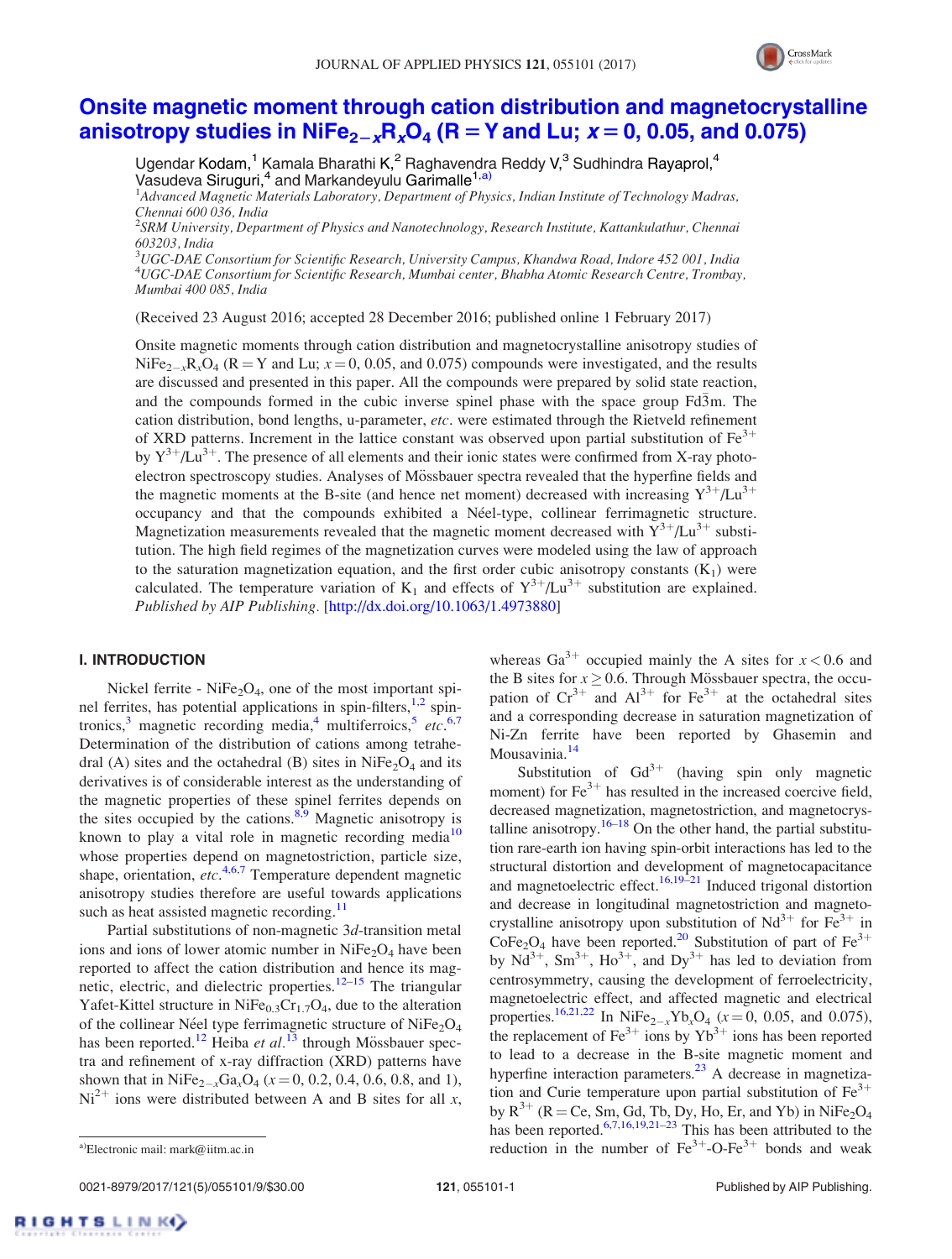R-Fe exchange coupling that replaced the strong itinerant Fe-Fe exchange coupling. The substitution of non-magnetic rare-earth ions has been reported to alter the cation distribution considerably and largely influence the intrinsic coercive field and saturation magnetization values.<sup>15,18,24,25</sup> A large decrease in the coercive field and saturation magnetization has been reported.<sup>24,25</sup> Soka et al.<sup>15,18</sup> have reported a decrease in remnant and saturation magnetic flux densities of  $Ni_{0.42}Zn_{0.58}Fe_2O_4$  upon substitution of  $Fe^{3+}$  ions by  $R^{3+}$  $(R = La$  and Y).

In this paper, the effect of partial substitution of  $Fe<sup>3+</sup>$  by non-magnetic  $Y^{3+}$  and  $Lu^{3+}$  cations (ionic radius of  $Y^{3+}$  is 0.89 Å,  $Lu^{3+}$  is 0.85 Å, and Fe<sup>3+</sup> is 0.63 Å) on cation distribution and on-site magnetic moments is presented.

#### II. EXPERIMENTAL DETAILS

Polycrystalline NiFe<sub>2-x</sub>R<sub>x</sub>O<sub>4</sub> compounds (R = Y and Lu;  $x=0$ , 0.05, and 0.075) were prepared starting from NiO (99.96% pure),  $Fe<sub>2</sub>O<sub>3</sub>$ ,  $Y<sub>2</sub>O<sub>3</sub>$ , and  $Lu<sub>2</sub>O<sub>3</sub>$  (99.99% pure) by the solid state reaction method. The powders of the starting materials were taken in stoichiometric ratios and were ground using an agate mortar and pestle for 3 h, and the mixtures were heat treated in air at  $1200\,^{\circ}$ C for 12 h. The formation of the phases was confirmed by taking powder x-ray diffraction (XRD) patterns using a PANalytical (X'pert PRO) x-ray diffractometer employing Cu  $K_{\alpha}$  radiation. X-ray photoelectron spectra (XPS) in Fe  $2p$ , Ni  $2p$ , Y  $3d$ , and O 1s regions were recorded employing a microfocused monochromatic X-ray source having an energy resolution of 0.47 eV at FWHM, using a Sigma Probe-Surface Analysis instrument. The binding energies (BE) of all the spectra were charge corrected with reference to the C 1s value at 284 eV. The pressure in the chamber during the experiments was maintained at  $4.5 \times 10^{-10}$  Torr. Raman active vibrational modes were recorded using a Horiba Jobin Yvon HR800 UV: Raman Division, Raman spectrometer, with an excitation wavelength of 633 nm, in the wavenumber range of  $180-800 \text{ cm}^{-1}$ .

Magnetization was measured using an MPMS SQUID based vibrating sample magnetometer (VSM). Neutron diffraction measurements were carried out using a powder diffractometer-II (wavelength, 1.249  $\AA$ ), at the Dhruva reactor, BARC (Bhabha Atomic Research Centre), Mumbai.<sup>57</sup>Fe Mössbauer measurements were carried out in transmission mode at 5 K.

#### III. RESULTS AND DISCUSSION

#### A. Structural details

The x-ray diffraction (XRD) patterns of  $NiFe_{2-x}R_xO_4$  $(R = Y \text{ and Lu}; x = 0, 0.05, \text{ and } 0.075)$  are shown in Fig. 1. All the compounds crystallized in the cubic inverse spinel structure (space group,  $Fd\overline{3}m$ ) with small amounts of  $RFeO<sub>3</sub>$  $(R = Y \text{ and } Lu)$  as secondary phases in the  $x = 0.05$  and 0.075 compounds. The values of weight fractions of the inverse spinel phase and YFeO<sub>3</sub> phase, respectively, are 0.98 and 0.02 in  $NiFe_{1.95}Y_{0.05}O_4$  and 0.95 and 0.05 in  $NiFe_{1.925}Y_{0.075}O_4$ . For those of LuFeO<sub>3</sub>, they are 0.96 and 0.04 in NiFe<sub>1.95</sub>Lu<sub>0.05</sub>O<sub>4</sub> and 0.93 and 0.07 in  $NiFe_{1.925}Cu_{0.075}O_4$ .



FIG. 1. Rietveld refined XRD patterns of NiFe<sub>2-x</sub>R<sub>x</sub>O<sub>4</sub> (R = Y and Lu;  $x = 0, 0.05,$  and 0.075).

The Rietveld refinement of the XRD patterns was carried out using General Sturucture Analysis System (GSAS) software with EXPUGI interface. The refinement parameters, viz.,  $\omega_{rp}$  (weighted refined parameter),  $\chi^2$  (goodness of the fit), lattice constant values, bond lengths, and bond angles, are given in Table I. The observed increase in the lattice constant (compared with  $NiFe<sub>2</sub>O<sub>4</sub>$ ) is due to the replacement of the Fe<sup>3+</sup> ions (0.63 Å) by  $Y^{3+}$  (0.89 Å) and  $Lu^{3+}$  (0.85 Å) ions. In addition, the  $O^{2-}$ -Fe<sup>3+</sup>(B) bond length is seen to increase and the  $O^{2-}$ -Fe<sup>3+</sup>(A) bond length is seen to decrease. This confirms that the  $Y^{3+}$  and  $Lu^{3+}$  ions substituted for  $Fe^{3+}$  ions occupy the octahedral site.

It is known that in  $NiFe<sub>2</sub>O<sub>4</sub>$ , all the tetrahedral sites are occupied by  $Fe^{3+}$  ions, 50% of octahedral sites are occupied by  $\mathrm{Ni^{2+}}$  ions, and the rest are occupied by the remaining  $Fe<sup>3+</sup> ions.<sup>6,7</sup> Thus, in the compounds investigated, the partial$ replacement of Fe<sup>3+</sup> ions by  $Y^{3+}$  or  $Lu^{3+}$  changes the cationic distribution between the tetrahedral (A) sites and octahedral (B) sites. The decrease in the occupancy of  $Fe<sup>3+</sup>$  ions at the B-site for compounds containing  $Y^{3+}$  and  $Lu^{3+}$  confirms that  $Y^{3+}$  and  $\text{Lu}^{3+}$  favour the B-site. The inversion parameter is found to be  $0.99$  for NiFe<sub>2</sub>O<sub>4</sub>, 0.98 and 0.99 for NiFe<sub>2-x</sub>Y<sub>x</sub>O<sub>4</sub> for  $x = 0.05$  and 0.075, respectively, and 0.94 and 0.93 for NiFe<sub>2-x</sub>Lu<sub>x</sub>O<sub>4</sub> for  $x = 0.05$  and 0.075, respectively.

The ideal value of the oxygen parameter  $(u$ -parameter, say,  $u_0$ ) quantifying the degree of distortion of the anion sublattice is equal to  $0.375^{6,7}$  For this ideal value,  $O^{2-}$  ions form a cubic closed packed configuration. This ideal pattern is slightly deformed in the real lattice, and the  $u$ -parameters are slightly higher (in the range of 0.38–0.39) than  $u_0$ <sup>26,27</sup> The values of *u*-parameters for the  $Y^{3+}$  and  $Lu^{3+}$  substituted compounds were calculated, using the values of lattice constants, the radius of oxygen ion  $(R_o = 1.382 \text{ Å})$ , and  $r_A$  - the radius of the cation (Fe<sup>3+</sup>) occupying the A-site (0.63 Å), from the relation $6,7$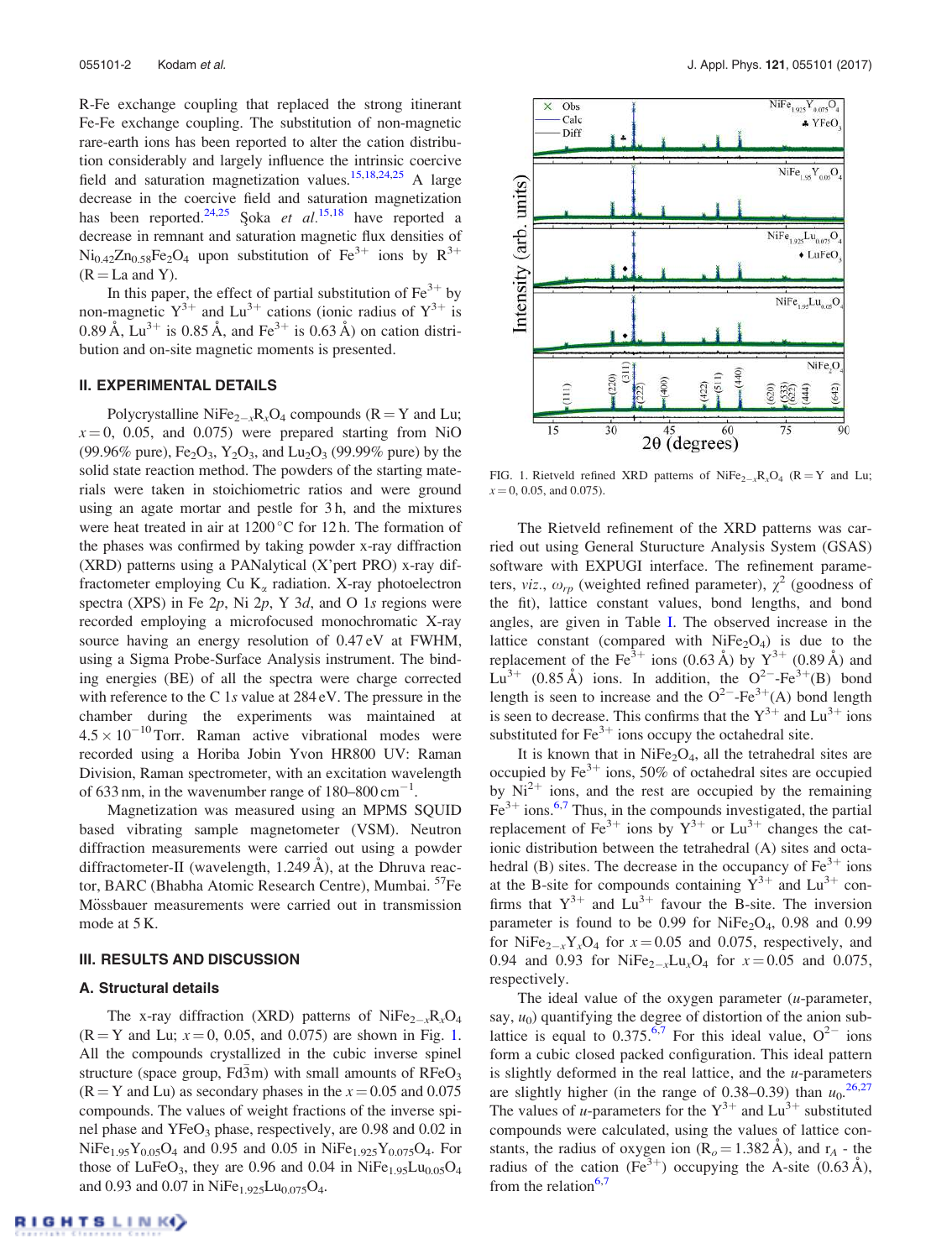| TABLE I. Structural parameters of NiFe <sub>2-x</sub> R <sub>x</sub> O <sub>4</sub> (R = Y and Lu; $x = 0$ , 0.05, and 0.075). |  |
|--------------------------------------------------------------------------------------------------------------------------------|--|
|--------------------------------------------------------------------------------------------------------------------------------|--|

|                                          |                                          | NiFe <sub>2</sub> O <sub>4</sub> |           | $NiFe2-xYxO4$ | $NiFe2-xLuxO4$ |           |
|------------------------------------------|------------------------------------------|----------------------------------|-----------|---------------|----------------|-----------|
| Compound<br>Composition (values of $x$ ) |                                          | $\mathbf{0}$                     | 0.05      | 0.075         | 0.05           | 0.075     |
| $X^2$                                    |                                          | 1.005                            | 1.15      | 1.11          | 1.25           | 1.68      |
| $\omega_{rp}(\%)$                        |                                          | 1.55                             | 1.70      | 1.55          | 1.44           | 2.08      |
| Lattice constant (A)                     |                                          | 8.3393(6)                        | 8.3411(6) | 8.3406(4)     | 8.3479(8)      | 8.3520(9) |
| Bond length $(A)$                        | $Q^{2-}$ -Fe <sup>3+</sup> (B)           | 2.031                            | 2.034     | 2.080         | 2.055          | 2.072     |
|                                          | $Q^{2-}$ -Fe <sup>3+</sup> (A)           | 1.902                            | 1.897     | 1.815         | 1.863          | 1.836     |
| Bond angle (deg)                         | $Fe^{3+}(A)-O^{2-}-Fe^{3+}/R^{3+}(B)$    | 124.06                           | 123.16    | 125.06        | 124.00         | 124.63    |
|                                          | $Ni2+-O2--Ni2+$                          | 91.68                            | 93.01     | 90.29         | 91.77          | 90.9      |
|                                          | $Q^{2-}$ -Fe <sup>3+</sup> (A)- $Q^{2-}$ | 109.47                           | 109.47    | 109.47        | 109.47         | 109.47    |
|                                          | $Q^{2-}$ -Fe <sup>3+</sup> (B)- $Q^{2-}$ | 93.08                            | 93.01     | 90.29         | 91.80          | 90.90     |
| Occupancies                              | $NiB2+$                                  | 0.498                            | 0.497     | 0.496         | 0.473          | 0.465     |
|                                          | $FeB3+$                                  | 0.498                            | 0.460     | 0.458         | 0.449          | 0.430     |
|                                          | $R_B^{3+}$                               | $\overline{\phantom{0}}$         | 0.025     | 0.038         | 0.023          | 0.035     |
|                                          | $FeA3+$                                  | 1.000                            | 0.998     | 0.999         | 1.002          | 0.994     |
| Inversion parameter                      |                                          | 0.99                             | 0.98      | 0.99          | 0.94           | 0.93      |
| $u$ -parameter                           |                                          | 0.389(3)                         | 0.389(2)  | 0.389(3)      | 0.389(1)       | 0.389(1)  |

$$
r_A = \left(u - \frac{1}{4}\right)a\sqrt{3} - R_o.
$$
 (1)

The obtained values of  $u$ -parameters are given in Table I. For all the NiFe<sub>2-x</sub>R<sub>x</sub>O<sub>4</sub> compounds ( $x = 0$ , 0.05, and 0.075;  $R = Y$  and Lu) investigated,  $u > u_{ideal}$  (i.e.,  $u > u_0$ ), which means that the  $O^{2-}$  ions move away from the cations in the tetrahedral A-site along the  $\langle 111 \rangle$  direction.

The back scattered electron (BSE) images shown in Fig. 2 clearly indicate two distinct contrasts (except in  $NiFe<sub>2</sub>O<sub>4</sub>$ ) that correspond to their respective primary inverse spinel phase and the secondary  $RFeO<sub>3</sub>$  phase. The spot mode (in the regions of the  $RFeO<sub>3</sub>$  phase) energy dispersive x-ray (EDX) spectra of NiFe<sub>2-x</sub>R<sub>x</sub>O<sub>4</sub> (R = Y and Lu;  $x=0$  and 0.075) compounds, shown in Fig. 2, indicate pronounced peaks for all the elements present in the materials.

#### B. X-ray photoelectron spectroscopic (XPS) studies

The XPS spectra of Fe  $2p$  in NiFe<sub>1.925</sub>R<sub>0.075</sub>O<sub>4</sub> (R = Y and Lu) are shown in Figs.  $3(a)$  and  $4(a)$ . The Fe 2p spectrum consists of two spin-orbit-split peaks,  $viz.$ ,  $2p_{3/2}$  and  $2p_{1/2}$ . After deconvoluting the Fe  $2p_{3/2}$  peak, the concentrations of Fe<sup>3+</sup> and Fe<sup>2+</sup> ions are obtained as 92% and 8%, respectively, in NiFe<sub>1.925</sub>Y<sub>0.075</sub>O<sub>4</sub>. For the NiFe<sub>1.925</sub>Lu<sub>0.075</sub>O<sub>4</sub> compound, the concentrations of  $\text{Fe}^{3+}$  and  $\text{Fe}^{2+}$  ions are obtained as 61.6% and 38.4%, respectively. Figs.  $3(b)$  and  $4(b)$  show the XPS spectra of Ni 2p. Two peaks at 855 eV and 872.4 eV in  $NiFe_{1.925}Y_{0.075}O_4$  and 853.7 eV and 871.4 eV in NiFe<sub>1.925</sub>  $Lu_{0.075}O_4$ , respectively, correspond to  $2p_{3/2}$  and  $2p_{1/2}$ . These binding energies (BE) correspond to a valency of  $+2$  of the Ni ion. Kim et al.<sup>28</sup> have reported the presence of  $Ni^{2+}$  in  $Ni_{0.96}Fe_{2.04}O_4.$ 

The XPS spectra of Y  $3d$  is shown in Fig. 3(c). The two peaks at 158.8 eV and 156.5 eV are assigned to spinorbit-split  $3d_{5/2}$  and  $3d_{3/2}$ , respectively. The  $3d_{5/2}$  peak at  $158.8 \text{ eV}$  is an indicator of the  $+3$  oxidation state of Y.<sup>29</sup> Chambers *et al.*<sup>29</sup> have observed the Y  $3d_{5/2}$  peak at 158.3 eV and the Y  $3d_{3/2}$  peak at 160.3 eV in Y thin films sputtered on Si(100). The XPS spectrum of Lu  $4d$  is shown in Fig. 4(c). The two spin-orbit-split  $4d_{5/2}$  and  $4d_{3/2}$  peaks are seen at 195.8 eV and 205.7 eV, respectively. The  $4d_{5/2}$ peak at 195.8 eV is an indicator of the  $+3$  oxidation state of Lu.<sup>30</sup> Figs. 3(d) and 4(d) show the O 1s spectra. The peaks at  $527.2 \text{ eV}$  in Fig.  $3(d)$  and at  $528.4 \text{ eV}$  in Fig.  $4(d)$ are ascribed to  $O^{2-}$  ions at the vertices of octahedra, whereas the peaks at  $530.9 \text{ eV}$  in Fig.  $3(d)$  and at  $530 \text{ eV}$ in Fig. 4(d) are ascribed to those at the vertices of tetrahedra.<sup>28</sup>

#### C. Raman spectroscopic studies

In order to confirm the presence (or absence) of other phases such as FeO,  $\alpha$ -Fe<sub>2</sub>O<sub>3</sub>, and NiO, the compounds were further investigated using Raman spectra. Fig. 5 shows the room temperature Raman spectra of NiFe<sub>2-x</sub>R<sub>x</sub>O<sub>4</sub> (R = Y and Lu;  $x = 0$ , 0.05, and 0.075) compounds. The peaks were fitted to the Lorentzian function. Five Raman modes, viz.,  $A_{1g}$  (1) +  $E_g$  (1) +  $T_{2g}$  (3), corresponding to the inverse spinel phase (with the space group  $\tilde{O}_h^7$ )<sup>31,32</sup> were identified and are indicated in Fig. 5. Additional peaks observed in all the compounds are attributed to the presence of short-range ordering of  $Ni^{2+}$  and  $Fe^{3+}$  ions at the B-site.<sup>32,33</sup> No Raman mode corresponding to the  $\text{RFeO}_3$  ( $\text{R} = \text{Y}$  and Lu) phase or other phases is observed.

An indication for the substitution of  $Y^{3+}$  or  $Lu^{3+}$  for Fe<sup>3+</sup> at the B-site could be the T<sub>2g</sub>(3) Raman mode,<sup>33</sup> which is associated with the  $FeO<sub>6</sub>$  octahedron in the region  $560-590 \text{ cm}^{-1}$ . In addition, this mode indicates the degree of B-site ordering.<sup>33</sup> Table II lists the positions of  $T_{2g}(3)$ Raman mode in all the compounds investigated. The wavenumber of T<sub>2g</sub>(3) mode decreases for Lu<sup>3+</sup> substituted compounds, whereas it increases for the  $Y^{3+}$  substituted compounds. In an ideal situation, the wavenumber of  $T_{2g}(3)$ mode should decrease for the  $Y^{3+}$  or  $Lu^{3+}$  substituted compounds. This is because of the fact that the force constant  $k$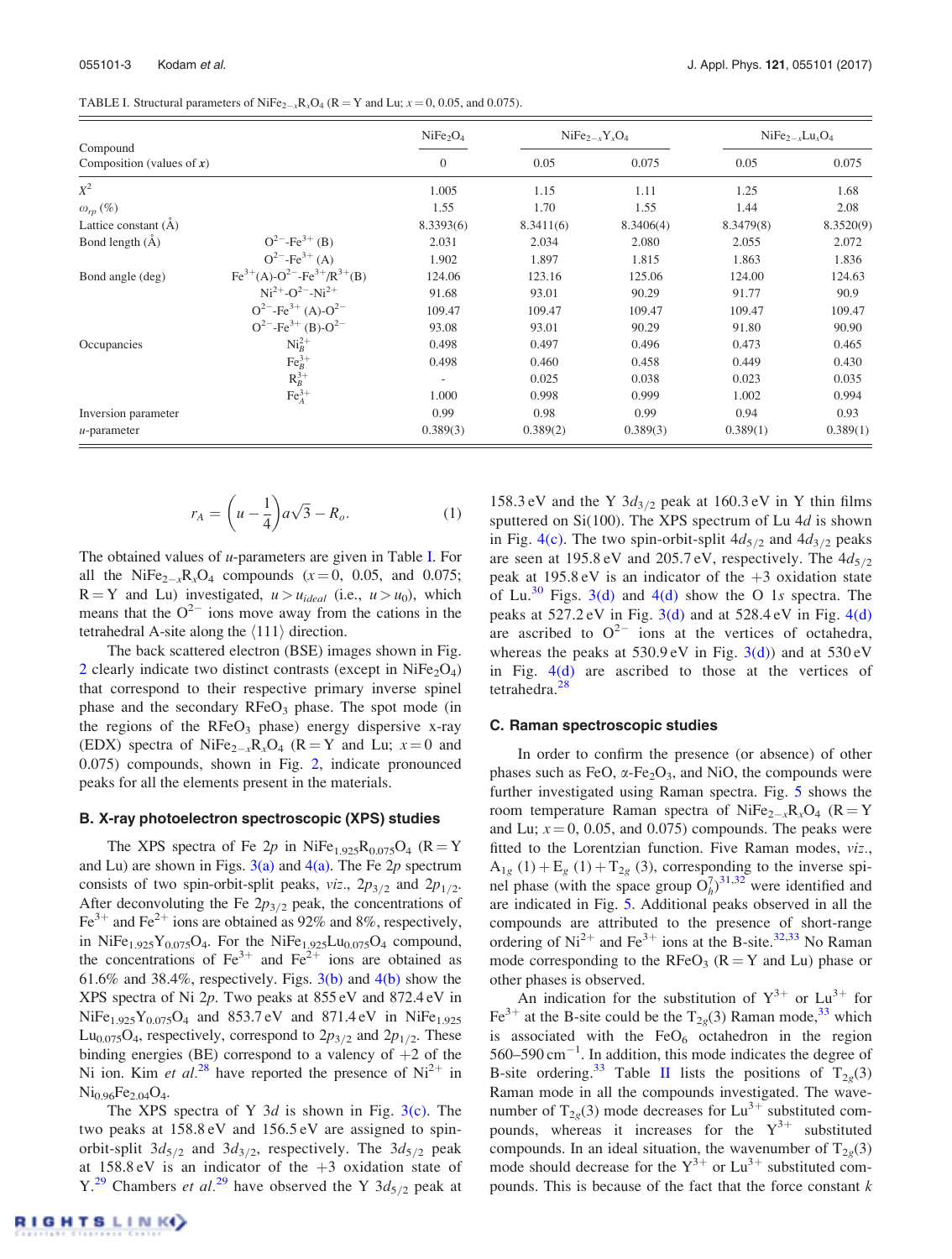

FIG. 2. BSE images ((a)–(c)) and EDX spectra ((d)–(f)) elemental mapping of NiFe<sub>2-x</sub>R<sub>x</sub>O<sub>4</sub> (x = 0 and 0.075; R = Y and Lu) compounds. The RFeO<sub>3</sub> phase is marked with arrows.

(which is directly depends on the product of charge available at B-site cations and oxygen anions; inversely proportional to the cube of the octahedral bond length) decreases and the effective mass of atoms  $\mu$  increases for the  $Y^{3+}$  or  $Lu^{3+}$ substituted compounds.

#### D. Magnetization studies

Magnetization was measured at 20 K, 50 K, 100 K, 150 K, 200 K, 250 K, and 300 K, and the magnetization curves of NiFe<sub>2-x</sub>R<sub>x</sub>O<sub>4</sub> (R = Y and Lu;  $x=0$ , 0.05, and 0.075) are shown in Fig. 6. The value of  $M_s$  (20K) of



FIG. 3. XPS spectra of Fe 2p (a), Ni 2p (b), Y 3d (c), and O 1s (d) in  $NiFe<sub>1.925</sub>Y<sub>0.075</sub>O<sub>4</sub>.$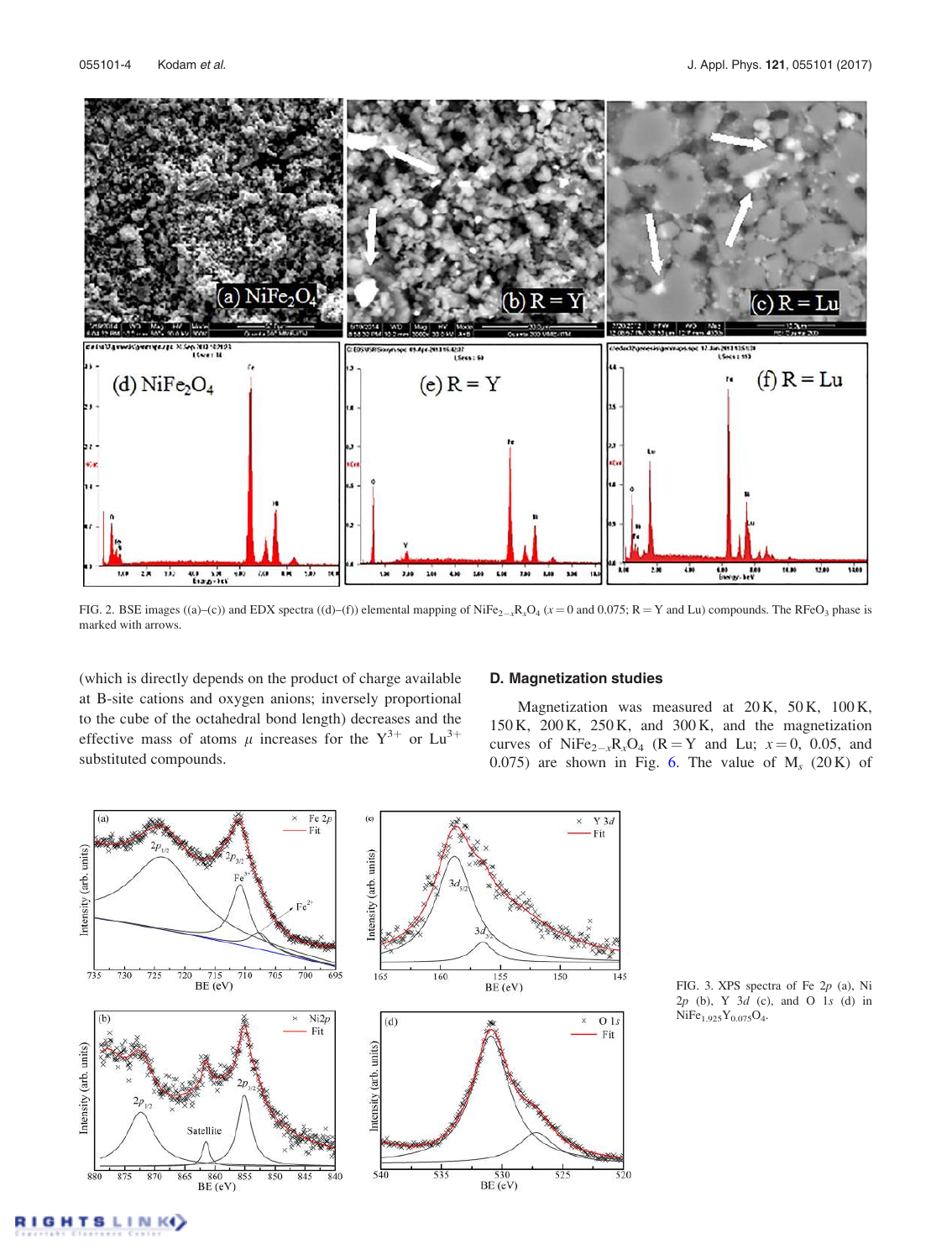

FIG. 4. XPS spectra of Fe 2p (a), Ni  $2p$  (b), Lu  $4d$  (c), and O 1s (d) in  $NiFe<sub>1.925</sub>Lu<sub>0.075</sub>O<sub>4</sub>.$ 

NiFe<sub>2</sub>O<sub>4</sub> is 2.36  $\mu_B$ /f.u., in agreement with the reported value of 2.3  $\mu_B$ /f.u.<sup>7</sup> The values of M<sub>s</sub> (20 K) of NiFe<sub>2-x</sub>Y<sub>x</sub>O<sub>4</sub> are 2.34  $\mu_B$ /f.u. and 1.87  $\mu_B$ /f.u. and in NiFe<sub>2-x</sub>Lu<sub>x</sub>O<sub>4</sub> are 2.29  $\mu_B$ /f.u. and 2.22  $\mu_B$ /f.u. for  $x = 0.05$  and 0.075, respectively. The moment of NiFe<sub>2</sub>O<sub>4</sub> calculated using Hund's rules is 2.3  $\mu_B$ /f.u. and substituted (moments of  $Y^{3+}$  and  $Lu^{3+}$  are zero) NiFe<sub>2</sub>O<sub>4</sub> are 2.05  $\mu_B$ /f.u. and 1.925  $\mu_B$ /f.u. for  $x = 0.05$  and 0.075, respectively. These values are in fair agreement with the experimentally determined magnetization. RFe $O_3$  (R = Y and Lu) compounds are antiferromagnetic with magnetization  $\langle 1 \text{emu/g.}^{34,35} \rangle$  In addition, the RFeO<sub>3</sub> phase fraction was found to be  $\leq 7\%$  in the present



FIG. 5. Room temperature Raman spectra of  $NiFe_{2-x}R_xO_4$  ( $R = Y$  and Lu;  $x = 0, 0.05,$  and 0.075).

investigations. The contribution of  $RFeO<sub>3</sub>$  to the magnetization is thus 0.07 emu/g, which can be neglected.

The inversion parameter  $(\lambda)$  and site magnetic moments from magnetization were calculated using the equations

$$
m_A = (1 - \lambda)m_{Ni^{2+}} + \lambda m_{Fe^{3+}}, \tag{2}
$$

$$
m_B = \lambda m_{Ni^{2+}} + (2 - \lambda - x)m_{Fe^{3+}} + x\lambda m_{R^{3+}},
$$
 (3)

where  $m_A$  and  $m_B$  are the magnetic moments of the A-site and B-site, respectively.  $\lambda$  was calculated using the reported moments of Ni<sup>2+</sup> and Fe<sup>3+</sup> (2.3  $\mu_B$  and 5  $\mu_B$ , respectively).<sup>7</sup> The values of  $\lambda$  are 0.98 for NiFe<sub>2</sub>O<sub>4</sub>, 0.94 and 0.99 for  $NiFe<sub>2-x</sub>Y<sub>x</sub>O<sub>4</sub>$ , and 0.95 and 0.94 for  $NiFe<sub>2-x</sub>Lu<sub>x</sub>O<sub>4</sub>$  for  $x = 0.05$  and 0.075, respectively, which are in agreement with those obtained from the refinements of XRD patterns.

The M-H data at fields above 9 kOe were fitted using the Law of Approach to Saturation (LAS) for cubic anisotropy systems $\frac{7}{23}$  given by

$$
|M(H)| = M_s - \frac{8K_1^2}{105\mu_0^2 M_s H^2} + \kappa H,\tag{4}
$$

where  $K_1$  is the first order cubic magnetocrystalline anisotropy constant. The numerical coefficient  $\frac{8}{105}$  has been obtained for a polycrystalline material. The last term  $\kappa$ H represents forced magnetization due to the increase of saturation

TABLE II. Positions of  $T_{2g}(3)$  Raman modes.

|                                  | $T_{2g}(3)$               |                        |  |
|----------------------------------|---------------------------|------------------------|--|
| Compound                         | Peak 1 $\text{(cm}^{-1})$ | Peak 2 $\rm (cm^{-1})$ |  |
| NiFe <sub>2</sub> O <sub>4</sub> | 564.90                    | 588.73                 |  |
| $NiFe1.95Lu0.05O4$               | 560.63                    | 580.7                  |  |
| $NiFe1925Lu0075O4$               | 559.44                    | 581.89                 |  |
| $NiFe1.95Y0.05O4$                | 566.50                    | 588.97                 |  |
| $NiFe1.925Y0.075O4$              | 575.98                    | 597.24                 |  |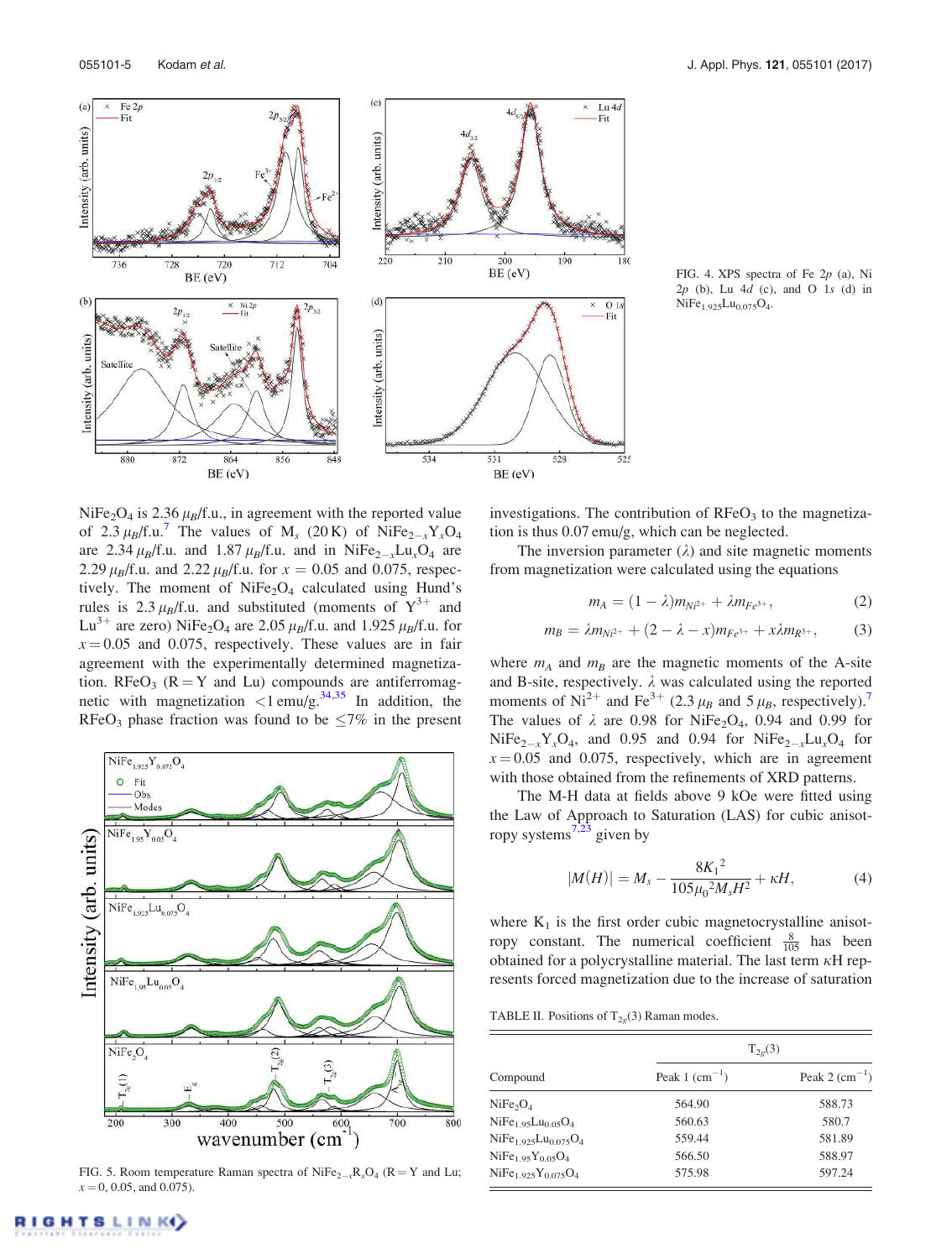

FIG. 6. Magnetization of NiFe<sub>2-x</sub>Y<sub>x</sub>O<sub>4</sub>  $(x=0.05$  (a) and 0.075 (b)) and NiFe<sub>2-x</sub> Lu<sub>x</sub>O<sub>4</sub> ( $x = 0.05$  (c) and 0.075 (d)) recorded at 20 K, 50 K, 100 K, 150 K, 200 K, 250 K, and 300 K.

magnetization in high fields, where  $\kappa$  represents paramagnetic susceptibility, which was neglected in the present case as there are no paramagnetic impurities. Fig. 7 shows the values of  $K_1$  of NiFe<sub>2-x</sub>R<sub>x</sub>O<sub>4</sub> (R = Y and Lu;  $x = 0$ , 0.05, and 0.075) in the temperature range of 20 K–300 K. The value of K<sub>1</sub> of NiFe<sub>2</sub>O<sub>4</sub> is  $4.2 \times 10^4$  J/m<sup>3</sup> at 20 K and is  $3.3 \times 10^4$  J/m<sup>3</sup> at 300 K. The reported value of  $K_1$  of the NiFe<sub>2</sub>O<sub>4</sub> single crystal is  $0.62 \times 10^4$  J/m<sup>3</sup> at 300 K (Refs. 36 and 37) and of NiFe<sub>2</sub>O<sub>4</sub> nanoparticles is  $3.48 \times 10^4$  J/m<sup>3</sup> at 5 K and 1.8  $\times 10^4$  J/m<sup>3</sup> at 300 K.<sup>4</sup> In the present case, the slightly higher value of  $K_1$  of NiFe<sub>2</sub>O<sub>4</sub> is attributed to the large average particle sizes of the polycrystalline compounds, which is found to be in the range of  $1 \mu m-2 \mu m$ .

The values of  $K_1$  of NiFe<sub>2-x</sub>Y<sub>x</sub>O<sub>4</sub> at 20K are 5.4  $\times$  10<sup>4</sup> J/m<sup>3</sup> and 5.0  $\times$  10<sup>4</sup> J/m<sup>3</sup> for  $x = 0.05$  and 0.075, respectively, and of NiFe<sub>2-x</sub>Lu<sub>x</sub>O<sub>4</sub> at 20 K are  $5.3 \times 10^4$  J/m<sup>3</sup> and  $5.6 \times 10^4$  J/m<sup>3</sup> for  $x = 0.05$  and 0.075, respectively. The substitution of  $Y^{3+}/Lu^{3+}$  for Fe<sup>3+</sup> (ionic radii of  $Y^{3+}$ , Lu<sup>3+</sup>, and



FIG. 7. The first order cubic magnetocrystalline anisotropy constant  $(K_1)$  vs temperature of NiFe<sub>2-x</sub>R<sub>x</sub>O<sub>4</sub> (R = Y and Lu;  $x = 0$ , 0.05 and 0.075).

Fe<sup>3+</sup> are 0.89 Å, 0.85 Å, and 0.63 Å, respectively) resulted in the increased lattice constant and  $O^{2-}$ -Fe<sup>3+</sup>(B) bond lengths and altered the  $\text{Fe}^{3+}(A) \cdot \text{O}^{2-} \cdot \text{Fe}^{3+}/\text{R}^{3+}(B)$  bond angles. This caused a small distortion of the lattice and a corresponding increase of anisotropy.

Fig. 8 shows the indexed ND patterns along with the magnetic structure of NiFe<sub>2-x</sub>R<sub>x</sub>O<sub>4</sub> (R = Y and Lu;  $x=0$ and 0.075) at 300 K. The Rietveld refinement was carried out using the FULLPROF program. The Thompson-Cox-Hastings pseudo-Voigt function was employed for the fitting. All the peaks correspond to the cubic inverse spinel phase ( $Fd\bar{3}m$ ). The magnetic moments of  $Fe^{3+}$  and  $Ni^{2+}$  along with the refinement parameters (both the crystal and magnetic) are given in Table III. As expected, decreased  $m_B$  and the net magnetic moment of  $NiFe<sub>1.925</sub>R<sub>0.075</sub>O<sub>4</sub>$  ( $R = Y$  and Lu) compared to those of  $NiFe<sub>2</sub>O<sub>4</sub>$  are observed. The negative sign of  $\vec{m}_B$  indicates the antiparallel alignment of  $\vec{m}_B$ with  $\vec{m}_A$ .

#### E. Mössbauer studies

Figs.  $9(a)-9(c)$  show the Mössbauer spectra of NiFe<sub>2</sub>O<sub>4</sub> and NiFe<sub>1.925</sub> $R_{0.075}O_4$  ( $R = Y$ , Lu) compounds, respectively, recorded at 5 K. The Mössbauer spectra were fitted with the NORMOS program. All spectra were fit to two sextets corresponding to the  $Fe<sup>3+</sup>$  ions at the tetrahedral and octahedral sites. Table IV gives the hyperfine fields  $(H_{eff})$ , isomer shifts (IS), quadrupole shifts (QS), line widths  $(\tau)$ , and intensity ratios (I %) obtained from the fitting. The sextet with a larger hyperfine field is assigned to the  $Fe^{3+}$  ions at the B-site, whereas the sextet with smaller hyperfine field is assigned to the Fe<sup>3+</sup> ions occupying the A-site.<sup>38-40</sup> Thus, in NiFe<sub>2</sub>O<sub>4</sub>, the hyperfine fields 51.0 T and 55.4 T are assigned to the A and B sites, respectively. These values are in good agreement with those reported for bulk  $NiFe<sub>2</sub>O<sub>4</sub>$ . The hyperfine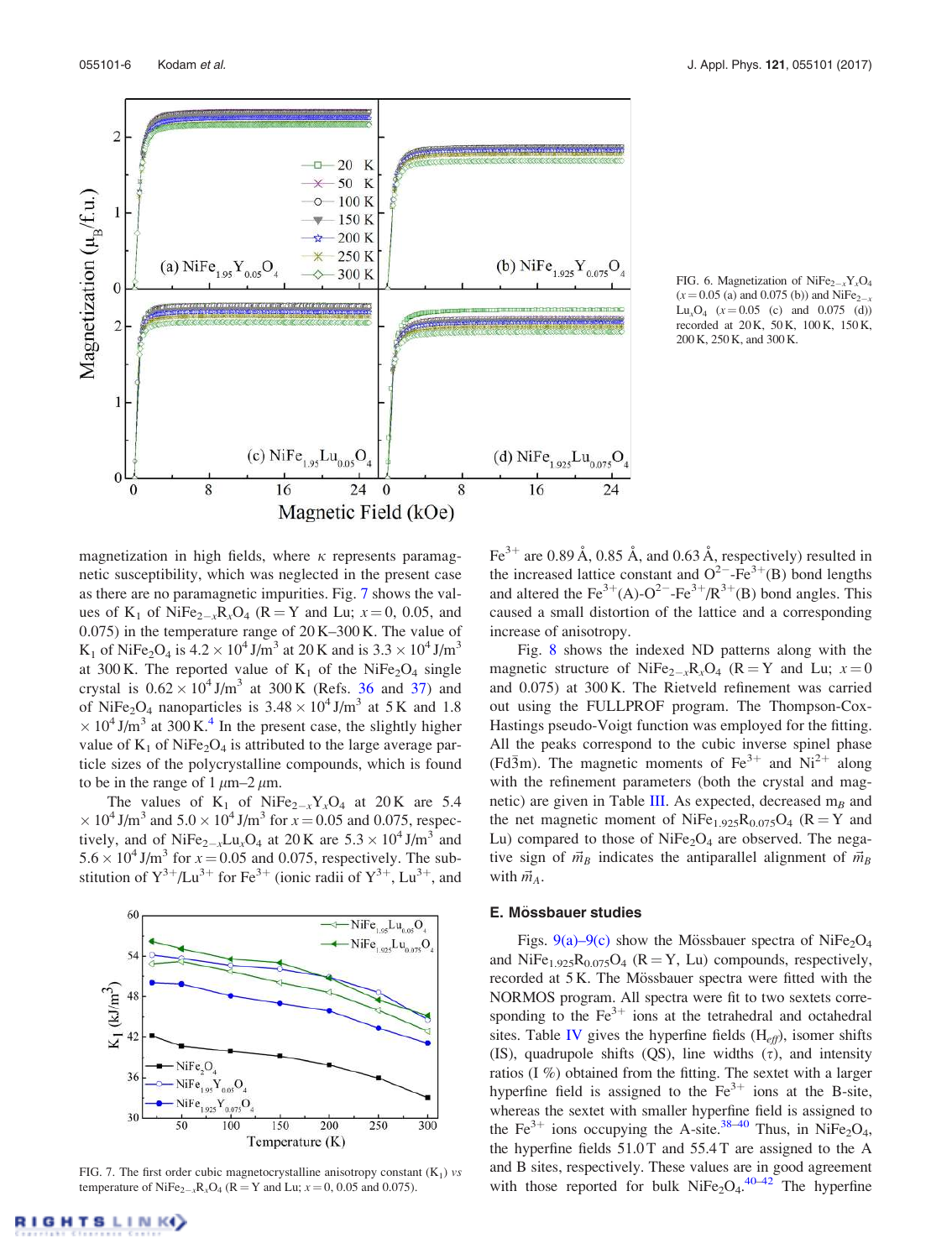

FIG. 8. ND pattern of NiFe<sub>2-x</sub>R<sub>x</sub>O<sub>4</sub> (R = Y and Lu;  $x=0$  and 0.075) at 300 K: Indexed Rietveld refined pattern (a) and magnetic structure of  $NiFe<sub>2</sub>O<sub>4</sub>$  (b).

fields at the B-site in  $NiFe<sub>1.925</sub>R<sub>0.075</sub>O<sub>4</sub>$  ( $R = Y$  and Lu) compounds are seen to be the less than that in  $NiFe<sub>2</sub>O<sub>4</sub>$ , and this reduction is attributed to the substitution of non-magnetic  $Y^{3+}$ or  $Lu^{3+}$  ions for Fe<sup>3+</sup>, causing reduction in the number of

TABLE III. Structural and magnetic parameters of  $N$ i $Fe_{2-x}R_xO_4$  ( $x=0$  and 0.075;  $R = Y$  and Lu) from ND studies.

| Compound                                      |                  |           |              | $NiFe2O4 NiFe1.925Y0.075O4 NiFe1.925Lu0.075O4$ |
|-----------------------------------------------|------------------|-----------|--------------|------------------------------------------------|
| $a(\AA)$                                      |                  | 8.3402(3) | 8.3430(8)    | 8.34630(2)                                     |
| Bragg-R factors Bragg-R                       |                  | 5.29      | 4.64         | 3.24                                           |
|                                               | $R_f$ -factor    | 3.20      | 3.43         | 2.54                                           |
|                                               | $\gamma^2$       | 1.45      | 2.91         | 1.18                                           |
|                                               | Mag-R            | 9.95      | 5.95         | 6.92                                           |
| Reliability<br>factors                        | $R_n$            | 5.37      | 7.09         | 5.23                                           |
|                                               | $R_{wp}$         | 7.87      | 11.1         | 7.03                                           |
|                                               | $R_{exp}$        | 6.54      | 6.52         | 6.48                                           |
| A-site $(\mu_B/f.u.)$                         | $\text{Fe}^{3+}$ | 2.64      | 2.67         | 2.55                                           |
| B-site $(\mu_R/f.u.)$                         | $\text{Fe}^{3+}$ | $-4.32$   | $-4.04$      | $-4.02$                                        |
|                                               | $Ni2+$           | $-1.22$   | $-1.20$      | $-1.21$                                        |
|                                               | $R^{3+}$         | .         | $\mathbf{0}$ | $\overline{0}$                                 |
| Net moment<br>A-site<br>$(\mu_R/\text{f.u.})$ |                  | 2.64      | 2.67         | 2.55                                           |
| Net moment<br>B-site<br>$(\mu_B/f.u.)$        |                  | $-5.54$   | $-5.24$      | $-5.23$                                        |
| Net moment<br>$(\mu_B/f.u.)$                  |                  | 2.9       | 2.57         | 2.68                                           |



FIG. 9. Mössbauer spectra of NiFe<sub>2</sub>O<sub>4</sub> ((a) and (d)), NiFe<sub>1.925</sub>Y<sub>0.075</sub>O<sub>4</sub> ((b) and (e)), and  $NiFe<sub>1.925</sub>Lu<sub>0.075</sub>O<sub>4</sub>$  ((c) and (f)) compounds recorded at 5 K. (d), (e), and (f) represents spectra recorded with a magnetic field of 5 T applied parallel to the  $\gamma$ -ray direction.

 $Fe<sup>3+</sup>$  ions at the B-site. A decrease in hyperfine fields with partial substitution of Fe<sup>3+</sup> by magnetic ions such as  $Cr^{3+},$ <sup>41</sup>  $\text{Sm}^{3+}$ ,  $\text{Gd}^{3+}$ , and  $\text{Dy}^{3+}$  (Ref. 42) at the B-site in NiFe<sub>2</sub>O<sub>4</sub> has been reported. Figs.  $9(d)$ ,  $9(e)$ , and  $9(f)$  show the Mössbauer spectra of NiFe<sub>2</sub>O<sub>4</sub> and NiFe<sub>1.925</sub>R<sub>0.075</sub>O<sub>4</sub> (R = Y and Lu) compounds, respectively, recorded in a magnetic field of 5 T applied in the direction of propagation of  $\gamma$ -ray. The spectra revealed the absence of the 2nd and 5th lines, corresponding to the transitions  $m_l = \pm \frac{1}{2}$  to  $\pm \frac{1}{2}$  (i.e.,  $\Delta m_l = 0$ ),<sup>43,44</sup> respectively. The transitions of  $m_l = \pm \frac{3}{2}$  to  $\pm \frac{1}{2}$  (i.e.,  $\Delta m_l = \pm 1$ ) are represented by the highest intensity, and the transitions  $m_l =$  $\frac{1}{2}$  to  $\pm \frac{1}{2}$  (i.e.,  $\Delta m_l = \pm 1$ ) are represented by the lowest  $\frac{2}{3}$  to  $\frac{2}{3}$  (i.e.,  $\frac{2m}{3m} = -1$ ) are represented by the lowest intensity.<sup>43,44</sup> For a random orientation of magnetic moments, the intensity ratio is 3:2:1, and when the spins are oriented in the direction of the field, the ratio is  $3:0:1.^{\overline{39},40,43}$  The intensity ratios in Figs.  $9(d)$ ,  $9(e)$ , and  $9(f)$  match with 3:0:1, indicating the orientation of moments in the direction of propagation of  $\gamma$ -ray. This confirms the collinear magnetic moments in all the compounds investigated.

Table V shows the hyperfine parameters obtained from the spectra recorded in the presence of the applied field. Under a magnetic field, large enough to saturate the moments, the magnetic moments and thus the hyperfine field at the A site are aligned parallel (increased  $H_{\text{eff}}$ ) and those at the B site are aligned antiparallel (thus decreased  $H_{eff}$ ) to the applied field.<sup>38,39</sup> The hyperfine fields of 57.1 T in NiFe<sub>2</sub>O<sub>4</sub>, 57.0 T and 56.9 T, respectively, in  $Y^{3+}$  and  $Lu^{3+}$  substituted NiFe<sub>2</sub>O<sub>4</sub>, are assigned to the Fe<sup>3+</sup> ions at the A-site, whereas the hyperfine fields of  $52.4$  T in NiFe<sub>2</sub>O<sub>4</sub>,  $52.2$  T and  $52.3$  T, respectively, in  $Y^{3+}$  and  $Lu^{3+}$  substituted NiFe<sub>2</sub>O<sub>4</sub>, are assigned to those at the B-site. In  $NiFe<sub>2</sub>O<sub>4</sub>$ , under an external magnetic field, increased hyperfine fields at the A-site and decreased hyperfine fields at the B-site have been reported by Ahlawat et al.<sup>40</sup>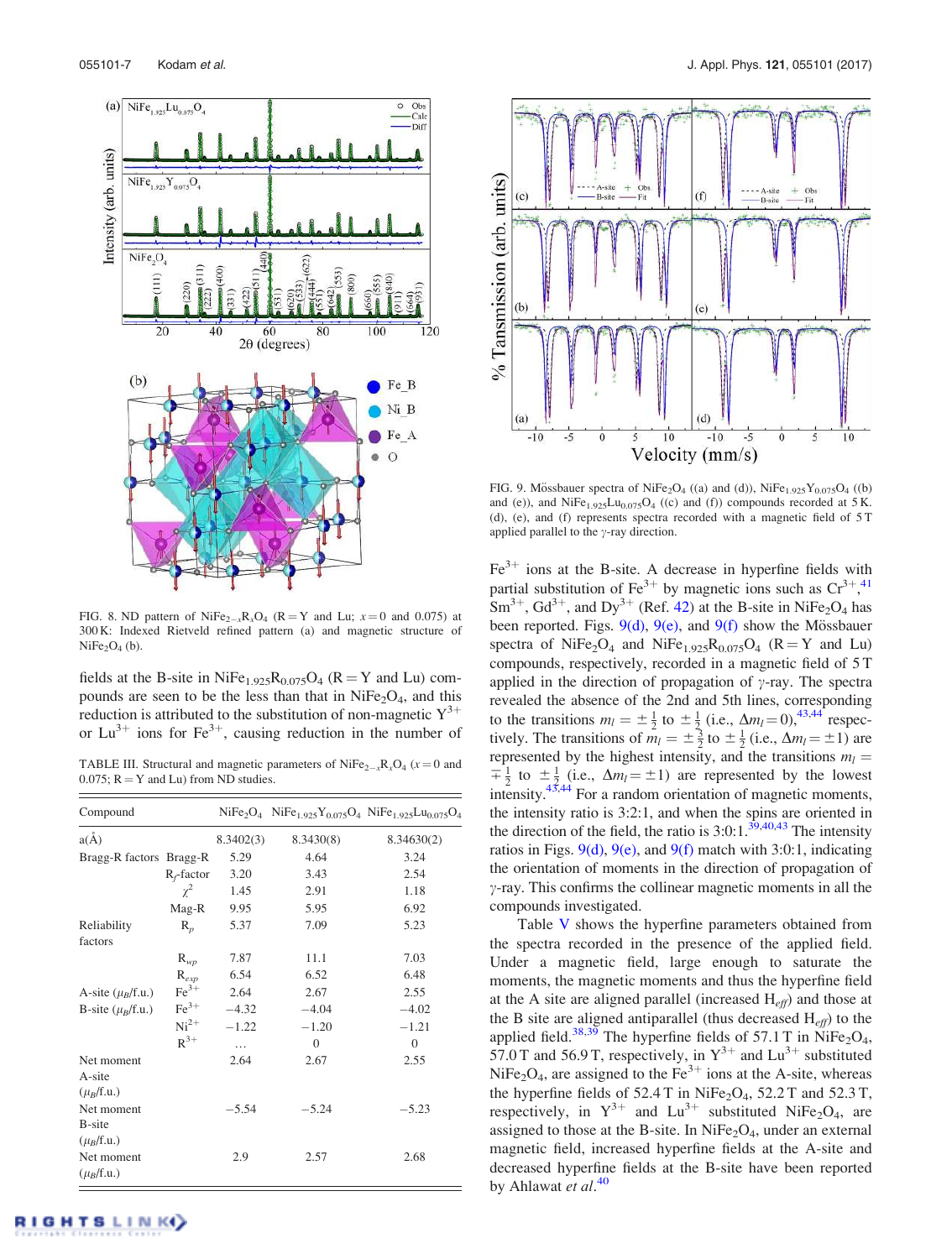TABLE IV. Hyperfine parameter (at 5 K) values of  $NiFe_{2-x}R_xO_4$  ( $x = 0$  and 0.075; R = Y and Lu).

| Sample Site        | NiFe <sub>2</sub> O <sub>4</sub> |                   | $NiFe1.925Y0.075O4$ |                    | $NiFe1.925Lu0.075O4$ |                    |
|--------------------|----------------------------------|-------------------|---------------------|--------------------|----------------------|--------------------|
|                    | А                                | B                 | А                   | В                  | А                    |                    |
| $T$ (mm/s)         | $0.425 \pm 0.015$                | $0.353 \pm 0.007$ | $0.427 \pm 0.017$   | $0.357 \pm 0.009$  | $0.436 \pm 0.015$    | $0.358 \pm 0.019$  |
| IS $\text{(mm/s)}$ | $0.348 \pm 0.004$                | $0.458 \pm 0.002$ | $0.342 \pm 0.004$   | $0.457 \pm 0.003$  | $0.346 \pm 0.005$    | $0.461 \pm 0.005$  |
| $QS$ (mm/s)        | $0.013 \pm 0.004$                | $-0.006$          | $0.022 \pm 0.006$   | $-0.010 \pm 0.004$ | $-0.015 \pm 0.007$   | $-0.019 \pm 0.009$ |
| $H_{eff}(T)$       | $51.07 \pm 0.01$                 | $55.47 \pm 0.03$  | $50.98 \pm 0.03$    | $55.40 \pm 0.02$   | $51.02 \pm 0.05$     | $55.33 \pm 0.03$   |
| $I\%$              | 53.38                            | 46.62             | 52.31               | 47.68              | 53.49                | 46.51              |

TABLE V. Hyperfine parameter (in 5 T applied field at 5 K) values of  $NiFe_{2-x}R_xO_4$  ( $x=0$  and 0.075; R = Y and Lu).

|                    | NiFe <sub>2</sub> O <sub>4</sub> |                    | $NiFe1.925Y0.075O4$ |                   | $NiFe1.925Lu0.075O4$ |                   |
|--------------------|----------------------------------|--------------------|---------------------|-------------------|----------------------|-------------------|
| Sample Site        | А                                | в                  | A                   | B                 | А                    | B                 |
| $T$ (mm/s)         | $0.331 \pm 0.005$                | $0.347 \pm 0.005$  | $0.340 \pm 0.010$   | $0.346 \pm 0.008$ | $0.326 \pm 0.010$    | $0.336 \pm 0.011$ |
| IS $\text{(mm/s)}$ | $0.312 \pm 0.002$                | $0.501 \pm 0.002$  | $0.305 \pm 0.003$   | $0.505 \pm 0.004$ | $0.304 \pm 0.007$    | $0.509 \pm 0.008$ |
| $QS$ (mm/s)        | $0.083 \pm 0.005$                | $-0.047 \pm 0.005$ | $0.088 \pm 0.008$   | $0.062 \pm 0.007$ | $0.079 \pm 0.009$    | $0.053 \pm 0.017$ |
| $H_{eff}(T)$       | $57.13 \pm 0.01$                 | $52.41 \pm 0.01$   | $57.06 \pm 0.02$    | $52.29 \pm 0.02$  | $56.98 \pm 0.04$     | $52.29 \pm 0.04$  |
| $I\%$              | 47.30                            | 52.70              | 47.15               | 52.85             | 46.47                | 53.53             |

The isomer shifts (IS) at the B-site are more than those at the A-site in all the compounds investigated. The  $Fe<sup>3+</sup>$ (B-site)- $O^{2-}$  bond lengths are higher than the Fe<sup>3+</sup> (A-site)- $O^{2-}$  bond lengths (see Table I), leading to higher values of the IS at the B-site.

The average canting angle  $(\theta)^{44}$  was calculated from the equation

$$
\theta = \cos^{-1} \left[ \sqrt{\frac{4 - I_2/I_3}{4 + I_2/I_3}} \right],
$$
\n(5)

where  $I_2$  and  $I_3$  are intensities of the 2nd and 3rd lines, respectively, in a given sextet. From Figs.  $9(d) - 9(f)$ , the absence of the second line  $(I_2 = 0)$  confirms that the canting angle is zero. The degree of inversion or inversion parameter  $(\lambda)^{45}$  in the compounds was calculated as

$$
\frac{I_A}{I_B} = \frac{f_A}{f_B} \frac{\lambda}{2 - \lambda},\tag{6}
$$

where  $I_A$  and  $I_B$  are the integrated intensity area percentage of the sextets, assigned to the A and B sites, respectively;  $f_A$  and  $f_B$  are recoilless fractions of the A and B sites, respectively. The ratio  $f_A/f_B$  has been reported to be 1 at 0 K and 0.94 at  $300 \text{ K}^{45}$  Using the relative intensities given in Table V along with Eq. (6), the calculated degrees of inversion are found to be  $0.94 \pm 0.02$  in NiFe<sub>2</sub>O<sub>4</sub>,  $0.94 \pm 0.04$  and  $0.93 \pm 0.04$ , respectively, in Y and Lu substituted  $NiFe<sub>2</sub>O<sub>4</sub>$ , which are in agreement with those obtained from the refinement of XRD patterns and magnetization. Thus, all the three compounds exhibit a near complete inverse spinel structure along with Néel-type collinear spin arrangement.

Using Eqs. (2) and (3) and the above inversion parameter values, the onsite and net magnetic moments were calculated. The  $Fe<sup>3+</sup>$  B-site magnetic moments were obtained as 5.27  $\mu$ <sub>B</sub> for NiFe<sub>2</sub>O<sub>4</sub>, 4.91  $\mu$ <sub>B</sub> and 4.98  $\mu$ <sub>B</sub>, respectively, for

 $R = Y$  and Lu in NiFe<sub>1.925</sub>R<sub>0.075</sub>O<sub>4</sub>. This decrease in the Bsite magnetic moments confirms that  $Y^{3+}$  and  $Lu^{3+}$  occupy the B-site. On the other hand, the magnetic moments of the Fe<sup>3+</sup> ions at the A-site are 4.72  $\mu_B$  for NiFe<sub>2</sub>O<sub>4</sub>, 4.71  $\mu_B$  and 4.64  $\mu$ <sub>B</sub>, respectively, for R = Y and Lu in NiFe<sub>1.925</sub>R<sub>0.075</sub>O<sub>4</sub>, attributed to different values of inversion parameters of the respective compounds. The net magnetic moments determined from the Mössbauer spectra in the presence of the magnetic field are found to be  $2.60 \mu_B/f.u.$  for NiFe<sub>2</sub>O<sub>4</sub>, 2.33  $\mu_B$ f.u. and 2.30  $\mu_B$ f.u., respectively, for R = Y and Lu in NiFe<sub>1.925</sub> $R_{0.075}O_4$ . Thus, (partial) substitution of nonmagnetic  $Y^{3+}$  and  $Lu^{3+}$  ions for  $Fe^{3+}$  results in a decrease in the onsite and net magnetic moment values. However, the moment values obtained from Mössbauer spectra (recorded at 5 T) are slightly higher than calculated (using the Hund's rules) and measured through magnetization. This can be attributed to different values of inversion parameters (obtained from Equation (6)) of the respective compounds.

#### IV. CONCLUSIONS

 $NiFe<sub>2-x</sub>R<sub>x</sub>O<sub>4</sub>$  (R = Y and Lu;  $x=0$ , 0.05, and 0.075) compounds crystallize in the cubic inverse spinel phase as confirmed by XRD and Raman spectroscopy. An increase in the O-B bond length and lattice constant and a decrease in the O-A bond length and  $u$ -parameter were observed. In addition, the decrease in  $\text{Fe}^{3+}$  B-site occupancies confirms the occupation of  $Y^{3+}$  or  $Lu^{3+}$  ions at the B-site. The oxidation states of cations were found to be  $+3$  for Fe (92%) and Y and  $+2$  for Ni from the XPS measurements. The degrees of inversion values obtained from refined XRD patterns, magnetization, and Mössbauer studies are seen to match. Neutron diffraction and Mössbauer studies revealed a collinear ferrimagnetic structure and a nearly perfect inverse spinel structure. The B-site magnetic moment (and hence net